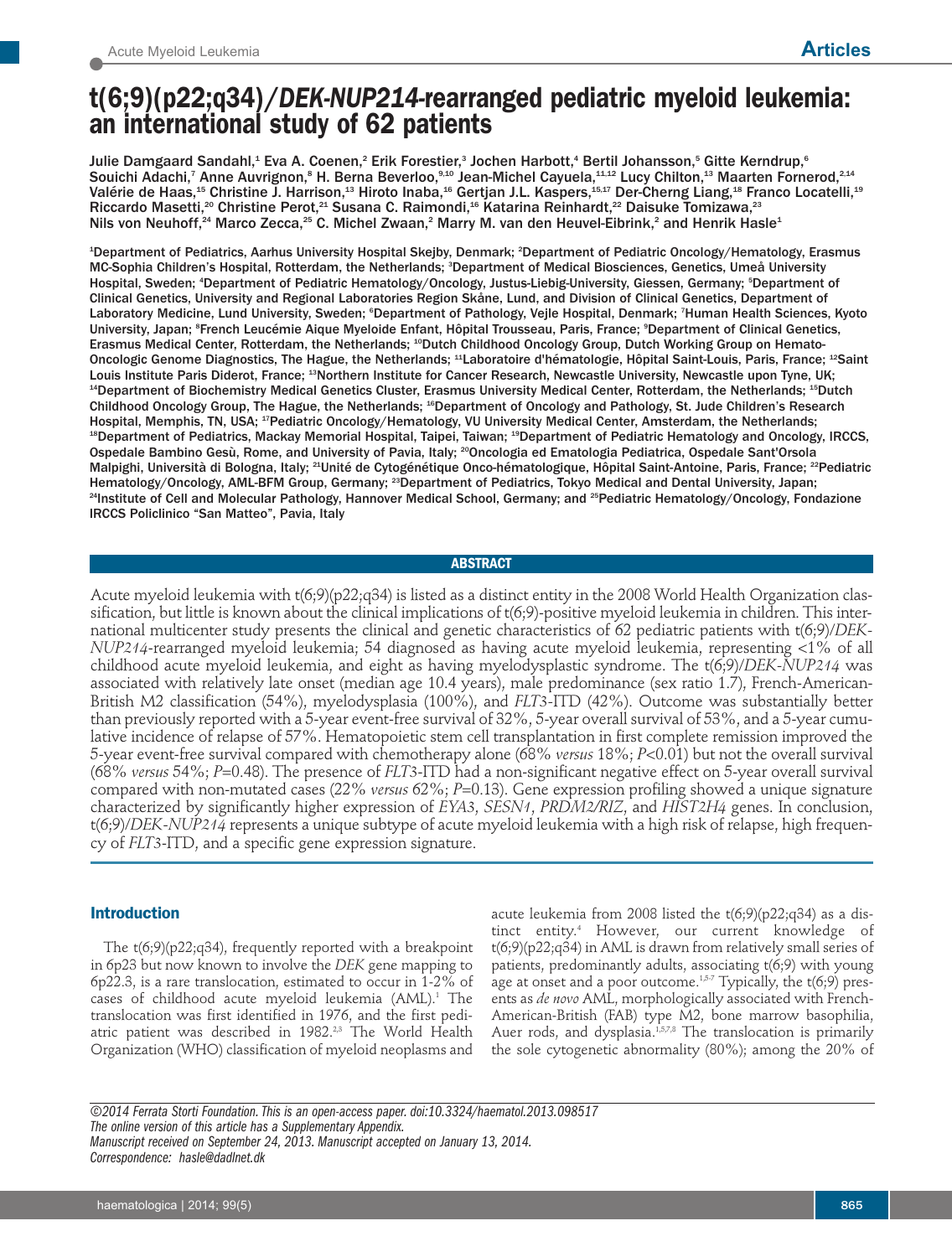patients with additional secondary changes, gains of chromosomes 8 and 13 are most frequent.<sup>1,8,9</sup> Internal tandem duplication (ITD) in the FMS-related tyrosine kinase 3 (*FLT3*) gene occurs in 20-30% of *de novo* AML in adults and in approximately 10% of childhood AML but in up to 70% of t(6;9)-positive cases. $^{1,8,10,11}$  The clinical outcome is poor, with 5-year overall survival rates of 28% reported in children and 9% in adults. 1,5-7 Recent smaller studies, including both adult and pediatric patients, have shown that treatment with early allogeneic hematopoietic stem cell transplantation (HSCT) in first complete remission may improve the outcome. 1,12,13

The t(6;9) results in a fusion of the 5' part of the *DEK* gene at 6p22.3 and the 3' part of the *NUP214* gene, formerly known as *CAN*, located at 9q34, forming the chimeric *DEK-NUP214* gene. <sup>14</sup> The DEK-NUP214 protein has been reported to enhance protein synthesis in cells of the myeloid lineage but is unable to block differentiation. 15,16 The leukemogenic potential of the fusion protein is restricted to a very small subpopulation of hematopoietic stem cells. 17

The characteristics of t(6;9)/*DEK-NUP214* AML have so far not been separately described in pediatric patients and the prognostic impact in pediatric AML is unclear. 1,12,13,18 The aims of this study were to characterize the clinical, genetic and morphological features of t(6;9)-positive childhood myeloid neoplasms in the largest series so far; to evaluate outcome and to identify genes potentially involved in leukemogenesis of t(6;9) using gene expression profiling.

## **Methods**

#### *Patients*

The inclusion criteria comprised age between 0-18 years and a diagnosis of *de novo* AML or myelodysplastic syndrome (MDS) with t(6;9)/*DEK-NUP214* made between 1 January, 1993 and 31 December, 2011.

The study was conducted within the International Berlin-Frankfurt-Munster study group cooperation and 24 study groups and treatment centers participated, providing background data for frequency analysis and submitting clinical and genetic data on 62 patients. In addition, the study groups contributed smears, bone marrow biopsies, and material for gene expression analysis. The nomenclature was reviewed following the International System for Human Cytogenetic Nomenclature 2009<sup>19</sup> by three of the coauthors (JH, BJ, and EF). Available diagnostic smears and bone marrow biopsies were reviewed by co-author GK.

Patients were treated according to national AML trials, and the treatment protocols were approved by local ethical committees in compliance with national regulations.

## *Gene expression profiling and quantitative real time polymerase chain reaction analysis*

Gene expression profiling was performed on 297 pediatric AML patients' samples of which eight were t(6;9)-positive. The gene expression profiling data on the full cohort have already been published but an individual analysis of t(6;9)/*DEK-NUP214* was not performed. <sup>20</sup> Original data are available in the Gene Expression Omnibus repository (*http://www.ncbi.nlm.nih.gov/geo*; accession GSE17855). The gene expression profiles of t(6;9)-positive cases were compared with those of other representative pediatric AML samples. <sup>20</sup> Four top scoring, differentially expressed genes were selected for mRNA expression validation by quantitative real time

polymerase chain reaction (RT-qPCR) analysis based on statistical significance, occurrence of multiple probes in the top-list, and logfold change, combined with potential biological relevance; *EYA3* (eyes absent homolog 3, Drosophila), *SESN1* (sestrin 1), *PRDM2/RIZ* (PR domain containing 2, with ZNF domain), and *HIST2H4* (histone cluster 2, H4). RT-qPCR was performed on t(6;9)/*DEK-NUP214*-positive samples from 17 patients and one cell line (FKH-1) and compared with AML without t(6;9)/*DEK-NUP214* (31 samples from patients and 13 cell lines) using the ABI PRISM 7900HT sequence detector (Applied Biosystems, Foster City, CA, USA). Primer sequences are listed in *Online Supplementary Table S1.*

#### *Statistical analyses*

The Kaplan-Meier method was used to estimate the 5-year probabilities of overall survival and event-free survival. The 5-year cumulative incidence of relapse was calculated by the method of Kalbfleisch and Prentice. <sup>21</sup> The median time to HSCT in first complete remission was 150 days, with 98 days as minimum. Patients with an event within 150 days of treatment were excluded from the analysis comparing the effect of HSCT in first complete remission with that of conventional chemotherapy alone. Statistical analyses were conducted using SPSS for Mac, version 20 (SPSS Science, Chicago, IL, USA).

Gene expression profiling data were acquired using Expresso (Bioconductor package Affy). Probe-set intensities were normalized using variance stabilization normalization (Bioconductor package VSN) in the statistical data analysis environment R, version 2.11. <sup>22</sup> An empirical Bayes linear regression model was used to compare the signatures for the t(6;9)-positive cases with those of the other AML cases. <sup>23</sup> Moderated T-statistics *P*-values were corrected for multiple testing using the false discovery rate method, as defined by Benjamini and Hochberg. 24

Details of the methods and primer sequences are provided in the *Online Supplementary Appendix.*

## **Results**

Of the 24 study groups/centers that participated in the study, 15 provided clinical and cytogenetic data and samples for morphologic and gene expression analyses. The remaining nine study groups reported no patients with t(6;9)/*DEK-NUP214*. Data on 70 children were submitted. Eight patients were excluded; four were diagnosed before 1993 and four had incomplete karyotype with unknown t(6;9) breakpoints and no proof of the *DEK-NUP214* gene fusion. Accordingly 62 patients fulfilled the inclusion criteria. One study group did not report frequency background data and was not included in the frequency analysis, and since this was an AML estimate, EWOG-MDS was not included either. Thus 22 of the 24 study groups/centers reported altogether 7363 childhood AML cases with complete cytogenetic data, 45 of which had t(6;9)/*DEK-NUP214*, corresponding to a frequency of 0.6% of pediatric AML.

Of the 62 t(6;9)/*DEK-NUP214* myeloid malignancies, 54 were diagnosed as *de novo* AML and eight as MDS. The clinical, morphological, and genetic characteristics of the cohort are listed in Table 1. The AML and MDS groups were comparable except for age; children diagnosed with MDS were younger (median age 7.4 years *versus* 11.4 years; *P*<0.05). This notwithstanding, considering all other similarities, we combined t(6;9)/*DEK-NUP214 AML* and MDS cases into one entity.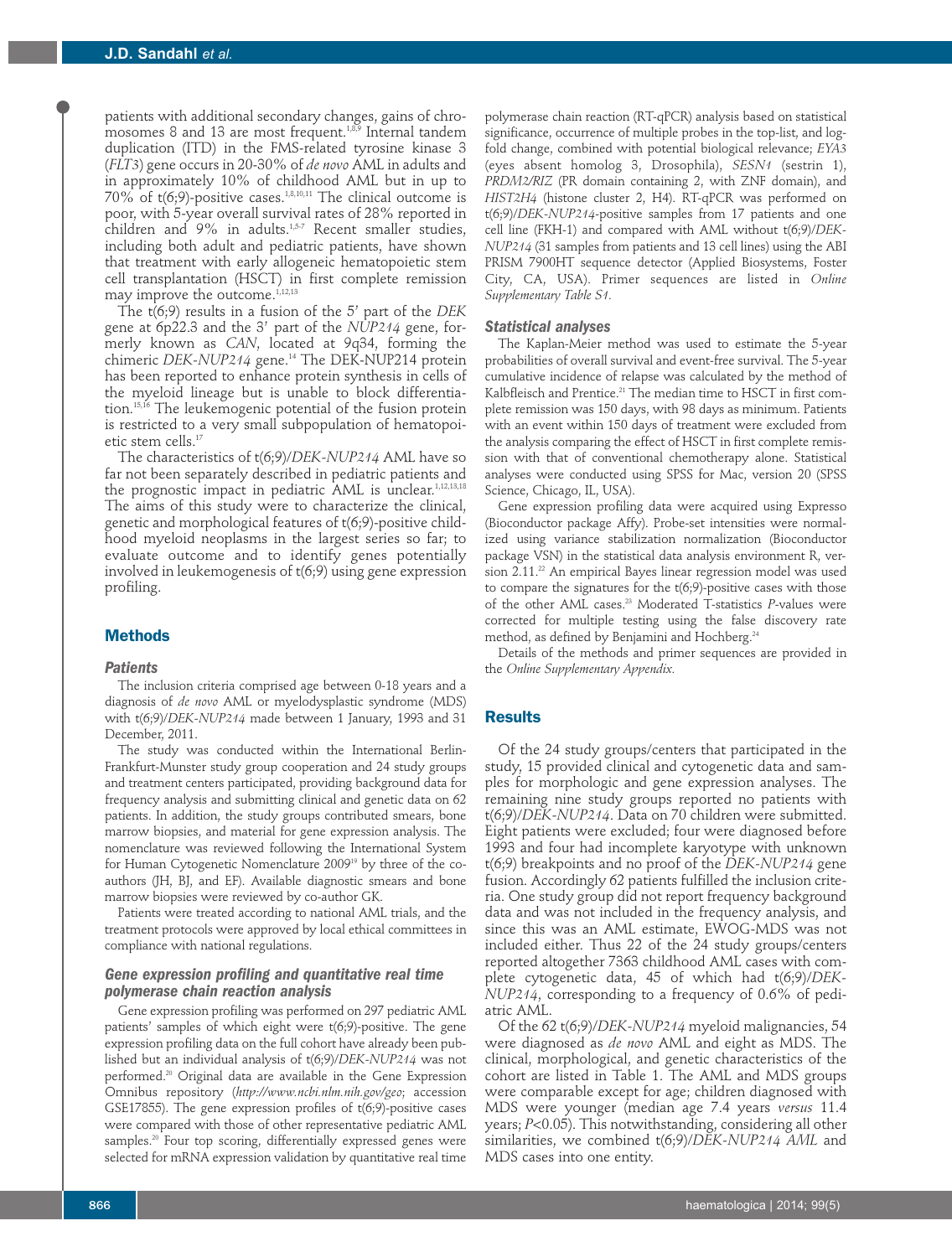#### *Morphology*

The majority of t(6;9) cases were categorized as FAB type M2 (54%) or FAB type M4 (26%) (Table 1). Peripheral blood and bone marrow smears from 11 and 15 cases, respectively, of which two were MDS cases, were evaluable for review along with 7 bone marrow biopsies. Dysplasia was defined according to EWOG-MDS guidelines. <sup>25</sup> All bone marrow biopsies displayed mild to moderate bilinear dysplasia. Basophils were present in the bone marrow from five (33%) of the reviewed cases, but did not exceed 2% in any case. Data on basophils were available for 16 cases without central review; five had 0.5- 2% basophils in the bone marrow while no basophils were reported in the remaining 11 patients. No Auer rods were identified in the material reviewed. Among the cases not centrally reviewed, Auer rods were reported in ten of 28 (36%) cases. The morphological characteristics found by the central review are shown in *Online Supplementary Figure S1.*

| Table 1. |                              |  |  | Characteristics of patients with $t(6,9)(p22,q34)/DEK-NUP214$ |
|----------|------------------------------|--|--|---------------------------------------------------------------|
|          | rearranged myeloid leukemia. |  |  |                                                               |

|                                                                                                                                                                                           | <b>AML</b><br>$N = 54$                                                                         | <b>MDS</b><br>$N = 8$                                                                   | <b>Total</b><br>$N=62$                                                                |  |
|-------------------------------------------------------------------------------------------------------------------------------------------------------------------------------------------|------------------------------------------------------------------------------------------------|-----------------------------------------------------------------------------------------|---------------------------------------------------------------------------------------|--|
| Boys                                                                                                                                                                                      | 34 (63%)                                                                                       | 5(63%)                                                                                  | 39 (63%)                                                                              |  |
| Median age in years (range)<br>$0-1$ year<br>2-9 years<br>$10-18$ years                                                                                                                   | $11.4*(3.4-17.6)$<br>$\theta$<br>21 (39%)<br>33 (61%)                                          | $7.4*(4.1-13.2)$<br>$\theta$<br>5(63%)<br>3(37%)                                        | $10.4(3.4-17.6)$<br>$\theta$<br>26 (42%)<br>36(58%)                                   |  |
| Hematologic parameters median (range)<br>WBC $(x10^9/L)$ $(N=58)$<br>Hb $(g/dL)$ $(N=56)$<br>Platelets (x10 <sup>9</sup> /L) (N=48)<br>PB blasts $(\%)$ (N=50)<br>BM blasts $(\%)$ (N=53) | $16.4(0.2-191.0)$<br>$8.2(1.9-12.2)$<br>$63.0 (6.0-235.0)$<br>$36(0-99)$ **<br>60 $(14-95)$ ** | $11.8(1.9-29.0)$<br>$7.3(4.0-12.3)$<br>76.5 (15.0-92.0)<br>$9(0-16)**$<br>$10(5-19)$ ** | $16.0(0.2-191.0)$<br>$8.0(1.9-12.3)$<br>$70.5(6.0-235.0)$<br>$31(0-99)$<br>$55(5-95)$ |  |
| FAB                                                                                                                                                                                       |                                                                                                |                                                                                         |                                                                                       |  |
| M <sub>0</sub><br>M1<br>M <sub>2</sub><br>M <sub>4</sub><br>M <sub>5</sub><br>Unclassifiable<br><b>MDS</b>                                                                                | 1(2%)<br>4(7%)<br>29 (54%)<br>14 (26%)<br>1(2%)<br>5(9%)                                       | 8                                                                                       | 1<br>$\overline{4}$<br>29<br>14<br>1<br>5<br>8                                        |  |
| Cytogenetics                                                                                                                                                                              |                                                                                                |                                                                                         |                                                                                       |  |
| $t(6,9)$ sole abnormality<br>Additional aberrations<br>FISH or PCR only                                                                                                                   | 40 (74%)<br>10(19%)<br>4(7%)                                                                   | 7(88%)<br>1(13%)<br>0                                                                   | 47 (81%)<br>11(19%)<br>4(6%)                                                          |  |
| <b>HSCT</b>                                                                                                                                                                               | 32 (59%)                                                                                       | 7(88%)                                                                                  | 39 (63%)                                                                              |  |
| First complete remission<br>Residual disease<br>After relapse                                                                                                                             | 18 (55%)<br>$\theta$<br>14 (45%)                                                               | 3(43%)<br>3(43%)<br>1(14%)                                                              | 21 (54%)<br>3(8%)<br>15 (38%)                                                         |  |
| Complete remission<br>No event<br>Relapse                                                                                                                                                 | 50 (93%)<br>20 (37%)<br>25 (46%)                                                               | 5(63%)<br>5(63%)<br>3(38%)                                                              | 55 (89%)<br>25 (40%)<br>28 (45%)                                                      |  |
| Survival (SE)<br>5-year EFS<br>5-year OS<br>5-year CIR                                                                                                                                    | 32% (7)<br>53% (7)<br>57 % (7)                                                                 | 55% (20)<br>86\% (13)<br>45% (20)                                                       | 35% (7)<br>57% (7)<br>56% (7)                                                         |  |
| $* P < 0.05$ , $* P < 0.01$                                                                                                                                                               |                                                                                                |                                                                                         |                                                                                       |  |

*AML: acute myeloid leukemia; MDS: myelodysplastic syndrome;WBC: white blood cell count; Hb: hemoglobin; PB: peripheral blood; BM: bone marrow; FAB: French-American-British subtype; FISH: fluorescence* in situ *hybridization,PCR: polymerase chain reaction; HSCT: hematopoietic stem-cell transplantation; EFS: event-free survival; OS: overall survival; CIR: cumulative incidence of relapse*

#### *Cytogenetics*

Successful cytogenetic results were available in 58 of the cases; in the remaining four, the *DEK-NUP214* gene fusion was detected by RT-PCR or fluorescence *in situ* hybridization. Among the 58 cytogenetically informative cases, t(6;9)(p22;q34) was the sole cytogenetic abnormality in 47 (81%) while 11 (19%) had additional aberrations, including loss of chromosome Y in three boys and trisomy 8 and trisomy 13 each present in three cases, either alone or combined. The karyotypes with additional aberrations are listed in *Online Supplementary Table S2.*

#### *Outcome and prognostic factors*

Outcome data were available for all 62 children. There were no differences in overall and event-free survival between children diagnosed with AML or with MDS; however, due to the heterogeneity of the treatment strategies for AML and MDS, the following survival estimates are based on AML cases only (Table 2). The median follow-up for the survivors was  $4.7$  years (range,  $0.2 - 17.1$ ). Fifty of the children (93%) achieved a complete remission and 25 (46%) experienced relapse. The latest event occurred 41 months after diagnosis. The 5-year event-free survival rate was  $32\%$  ( $\pm 14\%$ ), the 5-year overall survival rate was  $53\%$  ( $\pm 14\%$ ), and the 5-year cumulative incidence of relapse was  $57\%$  ( $\pm$ 14%).

Sex, age, and white blood cell count were not prognostic factors for event-free survival, overall survival or cumulative incidence of relapse (Table 2). Patients with FAB M4 had a worse outcome than patients with other FAB subtypes, with a 5-year event-free survival of 9% *versus* 40% (*P*=0.04) and 5-year cumulative incidence of relapse of 91% *versus* 49% (*P*<0.01) respectively, but they were overrepresented among the *FLT3*-ITD-positive cases (*P*=0.02).

In total, *FLT3*-ITD status was known in 33 (53%) cases: 14 (42%) were *FLT3*-ITD-positive and 19 (58%) were *FLT3*-ITD-negative (wild-type and one tyrosine kinase domain point mutation). The allelic ratio of *FLT3*-ITD was not available. Among the 29 *FLT3* informative AML cases included in the survival analysis, presence of *FLT3*-ITD had a non-significant negative effect on outcome compared with absence of *FLT3*-ITD (Table 2 and *Online Supplementary Figure S2C,D*).

In the evaluation of HSCT, MDS patients were excluded along with cases with events earlier than 150 days to correct for time to transplantation. Eighteen AML patients were transplanted in first complete remission and 14 after relapse. The characteristics of the HSCT are presented in *Online Supplementary Table S3*. HSCT in first complete remission significantly improved the 5-year event-free survival compared with treatment with chemotherapy alone in first complete remission: 68% *versus* 18% (*P*<0.01), but did not improve the overall survival rate (68% *versus* 54%; *P*=0.48; *Online Supplementary Figure S2A,B*). A total of five patients died after HSCT; one from progressive disease following relapse and four from procedure-related toxicity (two infections and two cases of multiorgan failure).

*FLT3*-ITD status was known for 24 of the 48 cases included in the HSCT analysis. Twelve were *FLT3*-ITDpositive, of which eight received chemotherapy only and four had HSCT in first complete remission. None of the eight patients treated with conventional chemotherapy survived without an event, whereas there were no events among the four ITD-positive patients treated with HSCT in first complete remission. Twelve patients were *FLT3*-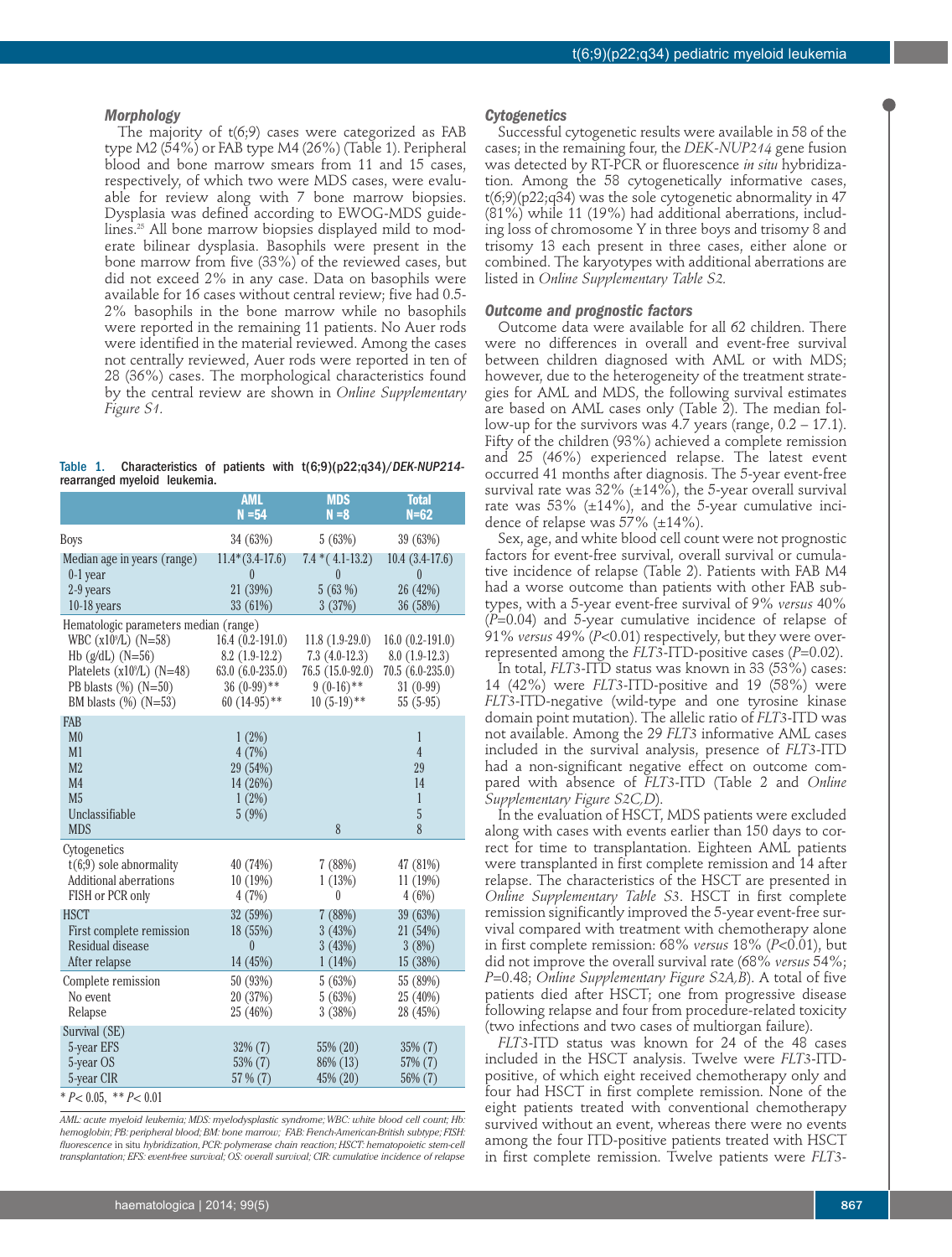ITD-negative; three were transplanted in first complete remission, of whom one relapsed and nine received chemotherapy alone in first complete remission, of whom six relapsed.

Multivariate analysis was used to assess survival parameters of patients with *FLT3*-ITD treated with HSCT in first complete remission. The limited number of patients and information on *FLT3*-ITD status necessitated a strict selection of variables that could be included in the Cox model. We therefore performed stepwise exclusion and the best possible model was adjusted for HSCT and *FLT3*-ITD. FAB type M4 was overrepresented among *FLT3*-ITD-positive cases and was not an independent prognostic factor; thus, FAB type M4 was excluded from further analysis. Treatment with HSCT in first complete remission was independently associated with higher event-free survival (*P*=0.03) whereas *FLT3*-ITD mutation was not an independent prognostic factor (*Online Supplementary Table S4*).

#### *Gene expression profiling*

The supervised analysis of gene expression levels of *DEK-NUP214*-positive samples *versus* other pediatric AML samples resulted in a top-table of 180 distinctive

probe-sets with a false discovery rate-adjusted *P* value <0.05. The t(6;9)/*DEK-NUP214* cases were characterized by high expression of four genes in particular: *HIST2H4* (log fold-change  $2.75$ ; adjusted P value of  $8.17 \times 10^{-15}$ ); *PRDM2/RIZ* (log fold-change 1.5, adjusted *P* value 2.86 x10-9 ), represented by four probe-sets in the top-table, *SESN1* (log fold-change 1.24; adjusted *P* value 6.30 x10-5 ), and *EYA-3*, represented twice with log fold-changes 0.46 and 0.33 (adjusted *P* value 1.75 x10-10 ). mRNA expression levels determined by RT-qPCR correlated well with the expression profiles derived from gene expression profiling. The expression of these four genes among cytogenetic subgroups of pediatric AML, determined by both gene expression profiling and RT-qPCR, and their correlations are shown in Figure 1. The unsupervised analysis is presented in *Online Supplementary Figure S3*, revealing that the t(6;9)/*DEK-NUP214* cases did not cluster in an unsupervised manner.

In the top-table, 158 probe sets represented up-regulated genes, including several *HOXA* and *HOXB* genes; (*HOXB2*, *B3*, *B4*, *B5*, *B6*, *B8*, and *B9*). The high expression levels of the *HOXA* and the *HOXB* genes were validated in a previous study. 26

Table 2. Overall survival, event-free survival, and cumulative incidence of relapse for children with t(6;9)(p22;q34)/*DEK-NUP214*-rearranged AML (N=54).

|                                                                                                          | 5-year OS % (SE)              | P-log rank | 5-year EFS % (SE)             | P-log rank | 5-year CIR % (SE)                 | P-Gray |
|----------------------------------------------------------------------------------------------------------|-------------------------------|------------|-------------------------------|------------|-----------------------------------|--------|
| Year of diagnosis<br>1993-1999 ( $N=18$ )<br>$2000 - 2006$ (N=18)<br>$2007 - 2012$ (N=18)                | 44 (12)<br>61(12)<br>55(14)   | 0.75       | 17(9)<br>44 (12)<br>34 (14)   | 0.72       | 66(12)<br>52(12)<br>53(15)        | 0.48   |
| Sex<br>Female $(N=20)$<br>Male $(N=34)$                                                                  | 51(13)<br>53(9)               | 0.84       | 33(12)<br>31(8)               | 0.90       | 62(12)<br>54(9)                   | 0.35   |
| Age groups<br>$2-9(N=21)$<br>$>10$ (N=33)                                                                | 64(11)<br>44 $(10)$           | 0.29       | 32(10)<br>33(9)               | $0.83\,$   | 50(11)<br>62(10)                  | 0.34   |
| <b>WBC</b> count<br>$WBC < 20x10^9/L (N=29)$<br>WBC 20-99 $x10^9/L$ (N=20)<br>$WBC \ge 100x10^9/L (N=4)$ | 56(10)<br>58(11)<br>$\theta$  | 0.19       | 35(10)<br>32(11)<br>$\theta$  | 0.66       | 58(10)<br>61(12)<br>no relapse    | 0.51   |
| FAB classification*<br>$M0(N=1)$<br>$M1(N=4)$<br>$M2(N=29)$                                              | no events<br>67(27)<br>56(10) | 0.47       | no events<br>50(25)<br>35(10) | 0.36       | no relapse<br>25(22)<br>54(10)    | 0.55   |
| $M4(N=14)$<br>$M5(N=1)$<br>Unclassifiable $(N=5)$                                                        | 39(14)<br>no events<br>40(22) | 0.17       | 9(8)<br>no events<br>40(22)   | 0.04       | 91(8)<br>no relapse<br>no relapse | < 0.01 |
| Cytogenetics<br>$t(6,9)$ (p22;q34), sole abnormality (N=40)<br>Additional aberrations $(N=10)$           | 50(8)<br>55(17)               | 0.81       | 28(8)<br>37(19)               | 0.57       | 60(8)<br>48 (21)                  | 0.32   |
| $FLT3$ -ITD**<br>Positive $(N=14)$<br>Negative $(N=15)$                                                  | 22(14)<br>62(13)              | 0.13       | 17(14)<br>31(14)              | 0.29       | 75(16)<br>46(16)                  | 0.10   |
| HSCT in first complete remission***<br>Yes $(N=18)$<br>No $(N=30)$                                       | 68 (12)<br>54(10)             | 0.48       | 68 (12)<br>18(7)              | < 0.01     | 13(9)<br>81(8)                    | < 0.01 |

\*The log-rank values are based on a comparison between all FAB subtypes. Only FAB M4 differed from the others, hence the additional analysis of FAB M4 vs. all others. \*\*Four FLT3-ITD-positive patients were treated with HSCT in first complete remission with no events; all eight FLT3-ITD-positive patients not treated with HSCT relapsed.\*\*\* The analysis of survival is based on patients with EFS >150 days, no patients were censored after HSCT. WBC: white blood cell count; FAB: French-American-British subtype; HSCT: hematopoietic *stem-cell transplantation; EFS: event-free survival; OS: overall survival; CIR: cumulative incidence of relapse.*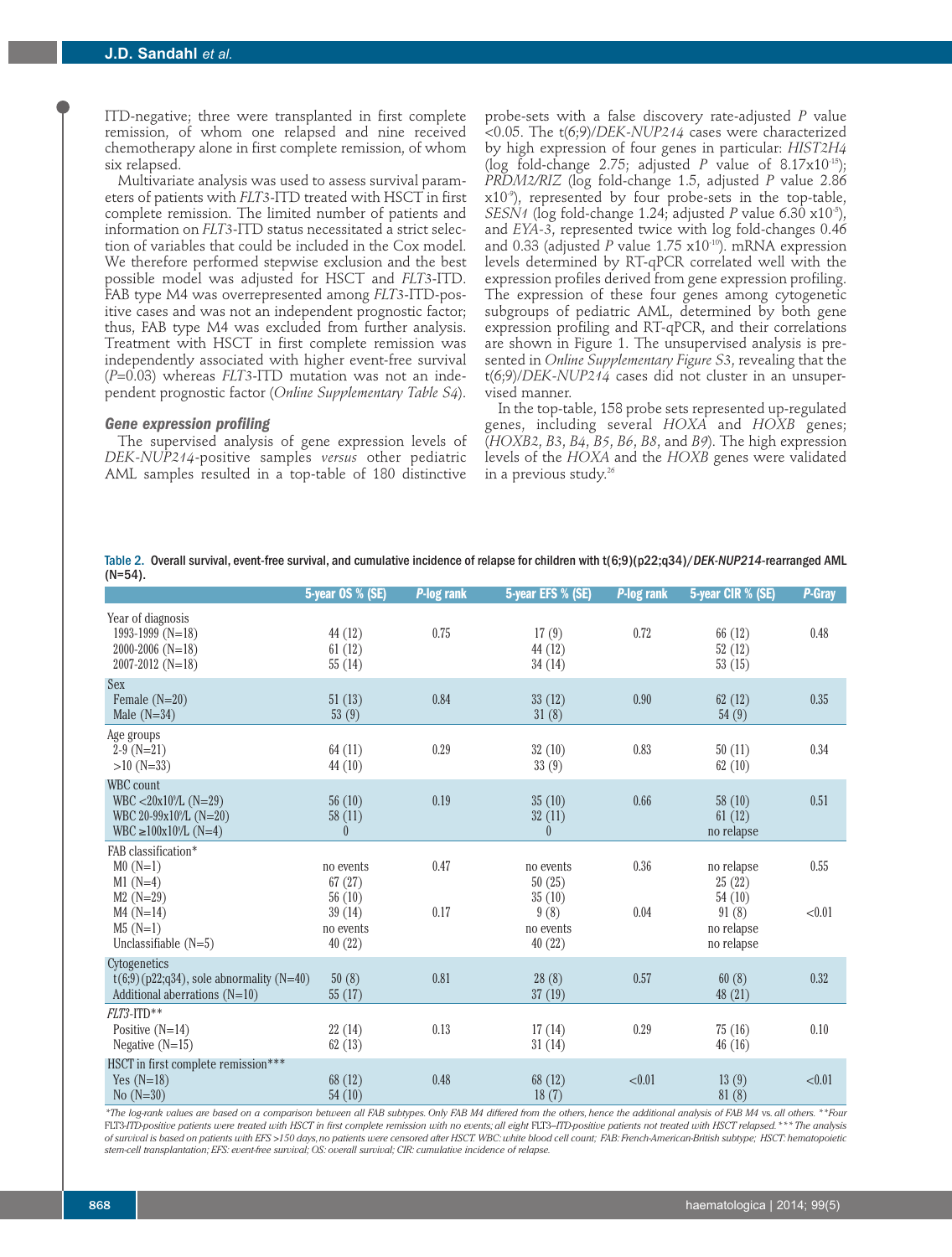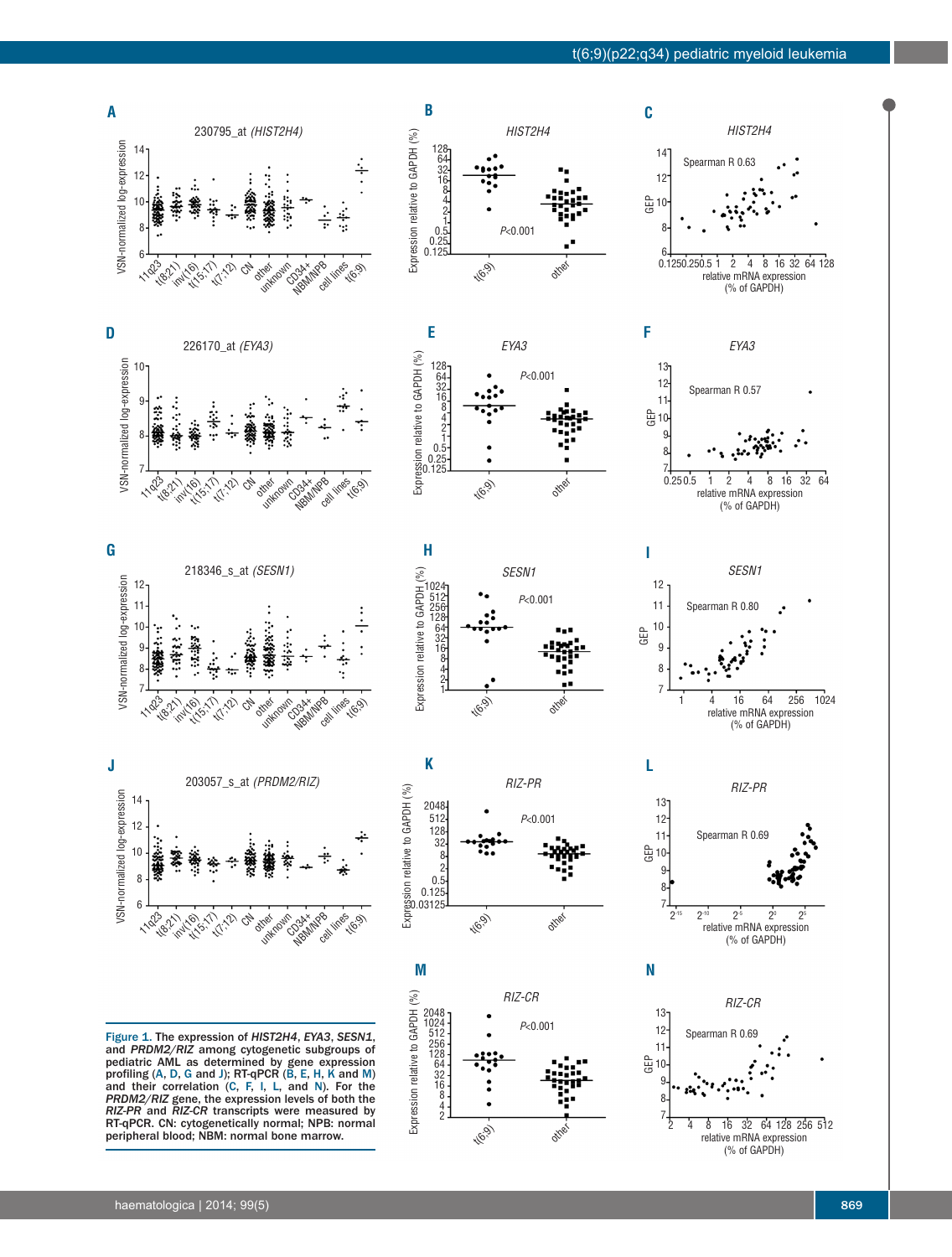### **Discussion**

The t(6;9)/*DEK-NUP214*-rearranged cases in this cohort represented less than 1% of childhood AML with available cytogenetics based on the data collected from 22 major study groups/centers - a frequency lower than previously reported. 1,5 The translocation is easily detected by conventional karyotyping and the risk of undetected cases is considered minimal. An explanation for the low frequency could be the inclusion in the denominator of AML children from the study groups who did not report  $t(6,9)$ cases in the frequency analysis.

The median age was 10.4 years and no patient was diagnosed before 3 years of age. The age distribution is very different from the general age distribution in AML in which approximately 30% of patients are less than 3 years of age at diagnosis. <sup>27</sup> To our knowledge, no t(6;9)-positive cases have been reported in children below 3 years of age<sup>9</sup>, which strengthens our finding. The male dominance in this study has also been observed in adult series of  $t(6,9)$ .<sup>1,5,7</sup>

As in most previous adult studies on t(6;9) AML, the FAB subtypes FAB M2 and FAB M4 were most common, 1,5,6,28 together constituting 80% of all cases in the present cohort (Table 1). The present study suggests that there are differences in the morphology among pediatric and adult t(6;9) myeloid malignancies. Basophilia seems less common in children than in adults along with a significant but milder degree of dysplasia in childhood myeloid malignancies. 1,7,28 Pseudo-Pelger Huët cells were found in all 15 patients reviewed. This observation is in contrast to that in pediatric MDS, in which such cells are only rarely found (GK, *personal communication 2012*). The similar clinical and morphological characteristics between t(6;9)-positive AML and MDS found in this large pediatric series suggest that t(6;9)/*DEK-NUP214*, like t(8;21)/*RUNX1- RUNX1T1* and inv(16)(p13q22) or t(16;16)(p13;q22)/ *CBFB-MYH11*, should be classified as AML regardless of the blast count.

*FLT3*-ITD mutations were present in 42% of the present cohort, which is less than reported in the literature, 1,6 and had a negative impact on outcome (Table 2), though this did not reach statistical significance. The COG study on t(6;9) AML reported no significant impact of *FLT3*-ITD on outcome (overall survival rates for *FLT3*-ITD-positive and -negative cases were 39% *versus* 20%, respectively). However, the ITD-positive patients in the COG study were allocated to a high-risk treatment protocol including HSCT while ITD-negative cases were assigned to an intermediate-risk protocol without transplantation, <sup>29</sup> which might have influenced the outcome. In the present study, all eight *FLT3*-ITD-positive patients treated without HSCT in first complete remission experienced a relapse and subsequently only two survived (with follow-ups of 12 and 13 months), whereas the four *FLT3*-ITD-positive patients treated with HSCT were alive without disease in first complete remission at follow-up. Six of the nine ITDnegative patients, treated with chemotherapy in first complete remission, relapsed. We found a significant improvement of event-free survival resulting from treatment with HSCT in first complete remission compared with treatment with chemotherapy only, but this did not translate into superior overall survival (Table 2 and *Online Supplementary Table S4*), suggesting a high salvage rate. Only St. Jude reported t(6;9) as a treatment-stratifying

aberration in the AML02 and 08 protocols relevant for two patients included in this study and allocated to the highrisk arm including HSCT. It should be emphasized that retrospectively collected data have serious limitations since the factors for allocating patients to HSCT, such as co-morbidity, individual assessment of the treating physician, and availability of donor, remain unknown and this weakness must be taken into account when evaluating the value of HSCT. We have statistically tried to overcome some of the obstacles, such as disease stage, by only evaluating HSCT in first complete remission and corrected for time to transplantation. Parameters important for the outcome of HSCT, such as donor characteristics, and HLA match are given in *Online Supplementary Table S3*. The numbers are small and considering the above-mentioned limitations, our results are in accordance with those of other small series. 12,13 Notably, 14 children were transplanted after relapse and it is possible that a potential beneficial effect of HSCT after relapse is reflected in the high salvage rate. HSCT seems beneficial in patients with t(6;9)/*DEK-NUP214* and in particular for patients with *FLT3*-ITD.

We identified a unique gene expression signature with, among others, high expression of *HIST2H4*, *PRDM2/RIZ*, *EYA3* and *SESN1* in addition to *HOXA* and *HOXB* gene overexpression being characteristic of *DEK-NUP214*-positive cases, as it is for AML with *NPM1*-mutations, *NUP98-NSD1*-rearrangements and partial tandem duplications of the *MLL* gene, suggesting a common pathway of leukemogenesis in these cases. The overexpression of *HOXA* and *HOXB* genes in *DEK-NUP214*-positive cases was previously validated. <sup>26</sup> It is noteworthy that both *DEK-NUP214* and *NUP98-NSD1* are characterized by high *HOXA* and *HOXB* gene expression since these two cytogenetic subgroups share other genetic and clinical characteristics: a high frequency of *FLT3*-ITD (40-70% and  $>$ 90%, respectively) $^{1,26}$  and absence of patients below 2 years of age. <sup>26</sup> Furthermore, the NUP214 and NUP98 oncogenic fusion proteins are similar in many respects. First, both fusions include a nucleoporin-specific FG region (phenylalanine-glycine repeats), which is associated with various histone-modifying complexes. 30,31 Second, both fuse to a nuclear factor, mostly but not uniquely a direct transcription factor. 14,31,32 Third, both fusion products are localized to the nucleus, as opposed to the wild-type nucleoporins, which are mainly present in the nuclear pore complex. 31,33 It is, therefore, likely that these nucleoporin-containing fusion proteins are functionally similar, acting as aberrant transcriptional modulators.

Within this study, we validated the selective up-regulation of four genes in t(6;9)/*DEK-NUP214*–positive pediatric cases: *HIST2H4*, *PRDM2/RIZ*, *EYA3* and *SESN1*. The *HIST2H4*, mapping at 1q21.2, encodes a member of the histone H4 family but the function of *HIST2H4* in leukemogenesis is unknown. The *PRDM2* (1p36.21) gene, also known as *RIZ,* encodes two proteins: RIZ-PR (RIZ1) and RIZ-CR (RIZ2). The proteins are identical except that RIZ-PR has an N-terminal PR domain with methyltransferase activity that is lacking in RIZ-CR. *RIZ*-PR has tumor suppressor activity whereas *RIZ-CR* has been described to acts as an oncogene. 34,35 The probe used in our gene expression profiling analyses did not distinguish between the two transcripts. However, in the RT-qPCR validation of the expression levels, we analyzed the gene expression of each transcript and found that both the tumor-suppressive *RIZ-PR* and the oncogenic *RIZ-CR* were up-regulated. The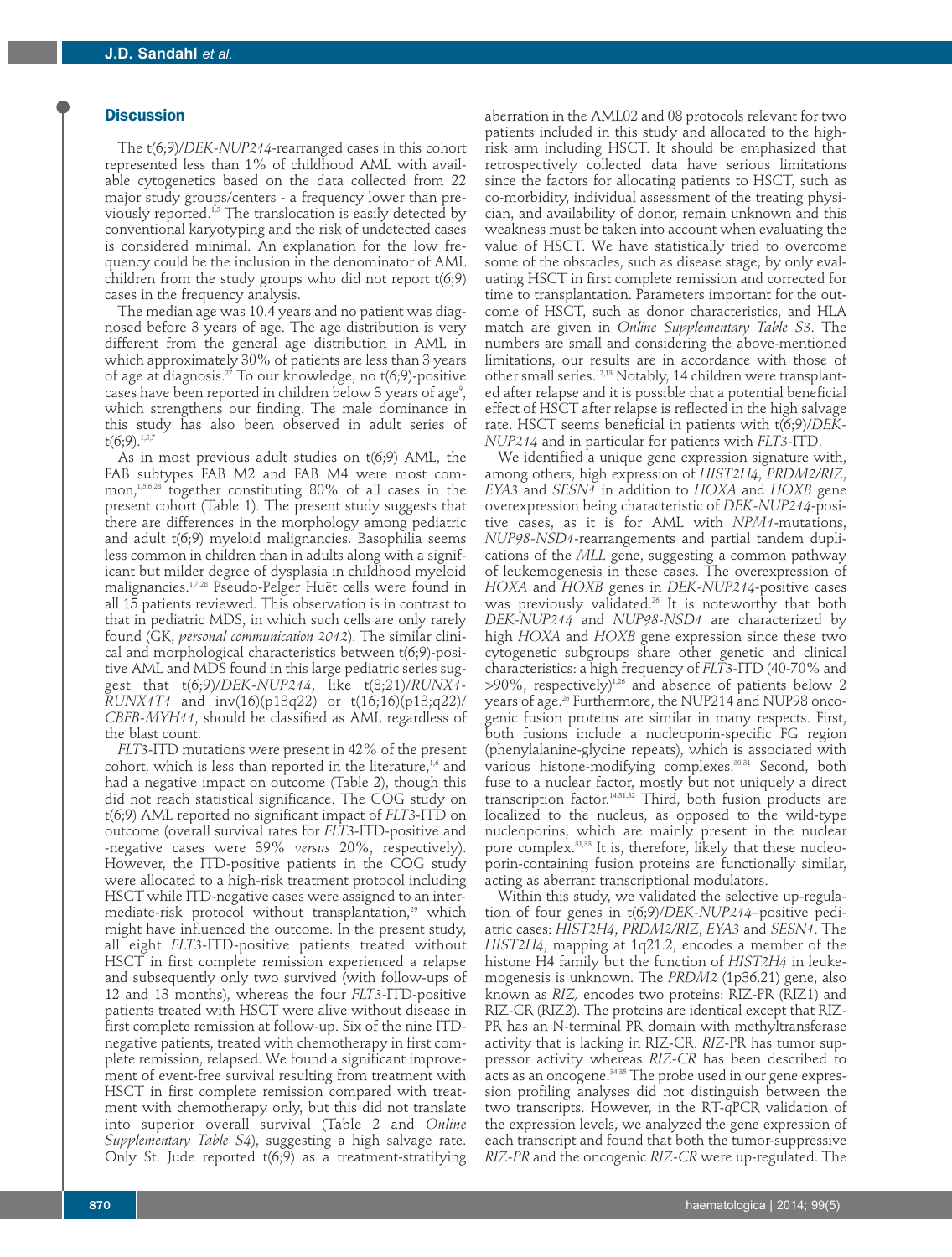*EYA3* gene (1p35.3) encodes a member of the 'eyes absent' protein family and is involved in repair and cell survival as a response to DNA damage in organogenesis. 36,37 The fourth gene *SESN1* (6q21) codes for a member of the sestrin family and is known to be a TP53 target.<sup>38,39</sup> Considering their known tumor suppressor function, it is surprising that the *SESN1* gene and the *RIZ-PR* transcript were both up-regulated in t(6;9)-positive cases.

It is striking that several of the genes found to be significantly up-regulated in *DEK-NUP214*–rearranged cases are known to influence the modeling and function of histones. Depletion of both *DEK* and *EYA3* causes phosphorylation of H2Ax (γH2Ax), a subunit of histone H2A, $^{37,40}$  DEK protein is able to bind to histones and reduce the levels of histone H3 and H4 acetylation, thus playing an important role in chromatin modification, histone acetylation and transcription. 40,41 In addition, the most significantly up-regulated gene was *HIST2H4* and the tumor suppressor activity of RIZ-PR is related to the histone methyl-transferase activity of the PR domain. <sup>42</sup> We hypothesize that specific histone modifications are key events during leukemogenesis, possibly through modulating the epigenetic state of the cell.

In conclusion, t(6;9)/*DEK-NUP214*-rearranged cases represent less than 1% of all childhood AML and are characterized by a late onset, male predominance, *FLT3*-ITD mutations, and a high risk of relapse. Nevertheless, a large proportion of the patients can be cured and HSCT potentially benefits patients with  $t(6,9)$  and especially those

with *FLT3*-ITD. In addition, we identified a unique gene expression signature including several up-regulated genes involved in histone modification, and a typical *HOXA/B* profile, which may be a target for future therapy.

#### *Acknowledgments*

*The authors would like to thank all groups involved in retrieving and providing data and material (a list of additional participants involved in the study is given in the online supplement). We especially thank Saint-Louis Hospital's Tumor Biobank in Paris (France), the NOPHO Biobank in Uppsala (Sweden), the St. Jude Children's Research Hospital Tissue Resources Laboratory in Memphis (USA), and the Giuseppe Basso Laboratory of Pediatric Oncology, Pediatric Department, University of Padova, Padova (Italy) for managing patients' samples, and for valuable samples and smears provided by regional treatment centers. We thank Susan Arentsen-Peters at the Laboratory of Pediatric Oncology/Hematology, Erasmus MC, Rotterdam, NL for technical assistance. This work was supported by the Danish Childhood Cancer Foundation, the Swedish Childhood Cancer Foundation, the Dutch Childhood Oncology Group, a Grant from the Clinical Cancer Research and Grant-in-Aid for Cancer Research from the Ministry of Health, Labour and Welfare of Japan.*

#### *Authorship and Disclosures*

*Information on authorship, contributions, and financial & other disclosures was provided by the authors and is available with the online version of this article at www.haematologica.org.*

## **References**

- 1. Slovak ML, Gundacker H, Bloomfield CD, Dewald G, Appelbaum FR, Larson RA, et al. A retrospective study of 69 patients with t(6;9)(p23;q34) AML emphasizes the need for a prospective, multicenter initiative for rare 'poor prognosis' myeloid malignancies. Leukemia. 2006;20(7):1295-7.
- 2. Rowley JD, Potter D. Chromosomal banding patterns in acute nonlymphocytic leukemia. Blood. 1976;47(5):705-21.
- 3. Kaneko Y, Rowley JD, Maurer HS. Chromosome pattern in childhood acute nonlymphocytic leukemia (ANLL). Blood. 1982;60(2):389-99.
- 4. Vardiman JW, Thiele J, Arber DA, Brunning RD, Borowitz MJ, Porwit A, et al. The 2008 revision of the World Health Organization (WHO) classification of myeloid neoplasms and acute leukemia: rationale and important changes. Blood. 2009;114(5):937-51.
- 5. Gupta M, Ashok Kumar J, Sitaram U, Neeraj S, Nancy A, Balasubramanian P, et al. The t(6;9)(p22;q34) in myeloid neoplasms: a retrospective study of 16 cases. Cancer Genet Cytogenet. 2010;203(2):297-302.
- 6. Garcon L, Libura M, Delabesse E, Valensi F, Asnafi V, Berger C, et al. DEK-CAN molecular monitoring of myeloid malignancies could aid therapeutic stratification. Leukemia. 2005;19(8):1338-44.
- 7. Alsabeh R, Brynes RK, Slovak ML, Arber DA. Acute myeloid leukemia with t(6;9) (p23;q34): association with myelodysplasia, basophilia, and initial CD34 negative immunophenotype. Am J Clin Pathol. 1997; 107(4):430-7.
- 8. Oyarzo MP, Lin P, Glassman A, Bueso-

Ramos CE, Luthra R, Medeiros LJ. Acute myeloid leukemia with t(6;9)(p23;q34) is associated with dysplasia and a high frequency of flt3 gene mutations. Am J Clin Pathol. 2004;122(3):348-58.

- 9. Mitelman Database of Chromosome Aberrations and Gene Fusions in Cancer (2013). Mitelman F, Johansson B and Mertens F (Eds.), http://cgap.nci.nih.gov/ Chromosomes/Mitelman.
- 10. Chi Y, Lindgren V, Quigley S, Gaitonde S. Acute myelogenous leukemia with t(6;9)(p23;q34) and marrow basophilia: an overview. Arch Pathol Lab Med. 2008;132 (11):1835-7.
- 11. Zwaan CM, Meshinchi S, Radich JP, Veerman AJP, Huismans DR, Munske L, et al. FLT3 internal tandem duplication in 234 children with acute myeloid leukemia: prognostic significance and relation to cellular drug resistance. Blood. 2003;102(7): 2387-94.
- 12. Ishiyama K, Takami A, Kanda Y, Nakao S, Hidaka M, Maeda T, et al. Allogeneic hematopoietic stem cell transplantation for acute myeloid leukemia with t(6;9)(p23;q34) dramatically improves the patient prognosis: a matched-pair analysis. Leukemia. 2012;26(3):461-4.
- 13. Ishiyama K, Takami A, Kanda Y, Nakao S, Hidaka M, Maeda T, et al. Prognostic factors for acute myeloid leukemia patients with t(6;9)(p23;q34) who underwent an allogeneic hematopoietic stem cell transplant. Leukemia. 2012;26(6):1416-9.
- 14. Von Lindern M, Fornerod M, Van Baal S, Jaegle M, De Wit T, Buijs A, et al. The translocation (6;9), associated with a specific subtype of acute myeloid leukemia, results in the fusion of two genes, dek and can, and

the expression of a chimeric, leukemia-specific dek-can mRNA. Mol Cell Biol. 1992;12(4):1687-97.

- 15. Ageberg M, Drott K, Olofsson T, Gullberg U, Lindmark A. Identification of a novel and myeloid specific role of the leukemia-associated fusion protein DEK-NUP214 leading to increased protein synthesis. Genes Chromosomes and Cancer. 2008;47(4):276- 87.
- 16. Boer J, Bonten-Surtel J, Grosveld G. Overexpression of the nucleoporin CAN/NUP214 induces growth arrest, nucleocytoplasmic transport defects, and apoptosis. Mol Cell Biol. 1998;18(3):1236-47.
- 17. Oancea C, Rüster B, Henschler R, Puccetti E, Ruthardt M. The t(6;9) associated DEK/CAN fusion protein targets a population of long-term repopulating hematopoietic stem cells for leukemogenic transformation. Leukemia. 2010;24(11):1910-9.
- 18. Harrison CJ, Hills RK, Moorman AV, Grimwade DJ, Hann I, Webb DK, et al. Cytogenetics of childhood acute myeloid leukemia: United Kingdom Medical Research Council Treatment trials AML 10 and 12. J Clin Oncol. 2010;28(16):2674-81.
- 19. Shaffer LG, Slovak ML, Campbell LJ. ISCN (2009): International System of Human Cytogenetic Nomenclature. Basel S Karger AG; 2009.
- 20. Balgobind BV, van den Heuvel-Eibrink MM, De Menezes RX, Reinhardt D, Hollink IH, Arentsen-Peters STJCM, et al. Evaluation of gene expression signatures predictive of cytogenetic and molecular subtypes of pediatric acute myeloid leukemia. Haematologica. 2011;96(2):221-30.
- 21. Kalbfleisch JD, Prentice RL. The Statistical Analysis of Failure Time Data (2nd ed).